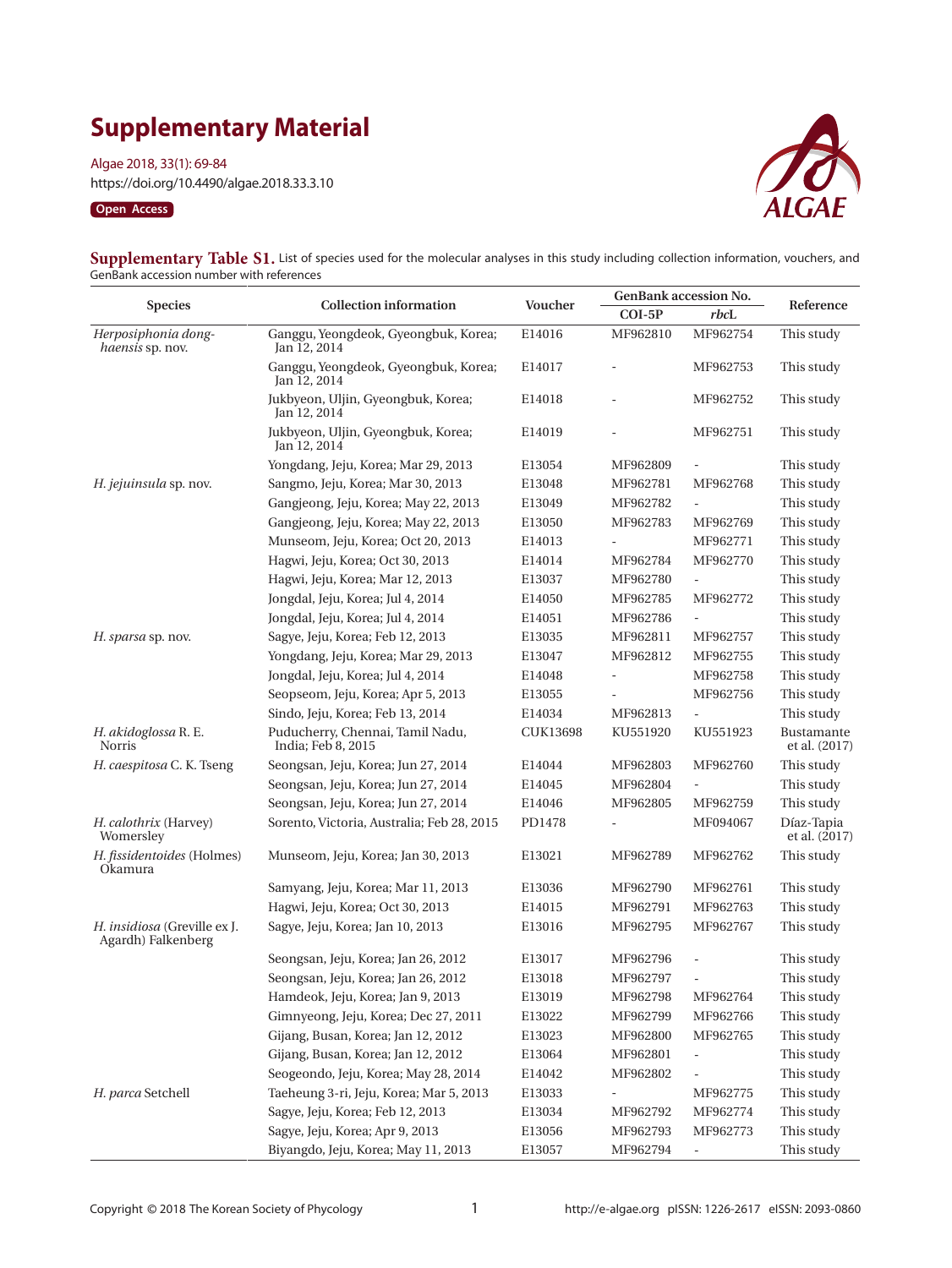## **Supplementary Table S1. Continued**

|                                                              | <b>Collection information</b>                                               | Voucher              |          | <b>GenBank accession No.</b> |                                  |
|--------------------------------------------------------------|-----------------------------------------------------------------------------|----------------------|----------|------------------------------|----------------------------------|
| <b>Species</b>                                               |                                                                             |                      | $COI-5P$ | rbcL                         | Reference                        |
| H. pecten-veneris<br>(Harvey) Falkenberg                     | Pelican Beach, Belize; May 15, 2006                                         | <b>CUK6194</b>       | ä,       | KU551922                     | Bustamante<br>et al. (2017)      |
| H. pectinata (Decaisne)<br>Huisman, Y. H. Koh &<br>M. S. Kim | Cape Peron, Perth, Western Australia;<br>Jun 14, 2014                       | E14036               | MF962787 | MF962749                     | Huisman<br>et al. (2015)         |
|                                                              | Cape Peron, Perth, Western Australia;<br>Jun 14, 2014                       | E14035               | MF962788 | MF962750                     | Huisman<br>et al. (2015)         |
| H. pectinella (Harvey)<br>Falkenberg                         | Geelong, Victoria, Australia; Feb 3, 2015                                   | PD1415               |          | MF094068                     | Díaz-Tapia<br>et al. (2017)      |
| H. plumula (J. Agardh)<br>Falkenberg                         | Wallace Island, Panther Pt., British<br>Columbia, Canada; May 3, 2011       | GWS027411            | KU564428 | KU564517                     | Savoie and<br>Saunders<br>(2016) |
| H. prorepens (Harvey)<br>F. Schmitz                          | Kanyakumari, Tamil Nadu, India;<br>Feb 12, 2015                             | CUK13944             | KU551921 | KU551924                     | Bustamante<br>et al. (2017)      |
| H. "secunda f. tenella"                                      | La Franca, Asturias, Spain; Mar 23, 2011                                    | SANT:Algae:<br>25620 | KF648513 | $\overline{\phantom{a}}$     | Díaz-Tapia and<br>Bárbara (2013) |
|                                                              | Punta Plata, Cadiz, Spain; Jan 19, 2011                                     | SANT:Algae:<br>26526 | KF648516 | $\overline{\phantom{a}}$     | Díaz-Tapia and<br>Bárbara (2013) |
|                                                              | Ingrina, Algarve, Spain; Feb 20, 2011                                       | SANT:Algae:<br>25480 | KF648522 | ÷,                           | Díaz-Tapia and<br>Bárbara (2013) |
|                                                              | Playa de Virgen del Mar, Cantabria,<br>Spain; Nov 6, 2010                   | SANT-Algae-<br>24646 | KF671171 | ÷,                           | Díaz-Tapia and<br>Bárbara (2013) |
|                                                              | Nembro, Asturias, Spain; May 28, 2010                                       | SANT-Algae-<br>24150 | KF671173 | $\overline{a}$               | Díaz-Tapia and<br>Bárbara (2013) |
|                                                              | Baleal, Estremadura, Portugal; Jun 14,<br>2010                              | SANT-Algae-<br>24249 | KF671179 | L,                           | Díaz-Tapia and<br>Bárbara (2013) |
| H. subdistica Okamura                                        | Hangaechang Island, Munseom, Jeju,<br>Korea; Jan 30, 2013                   | E13020               | MF962806 | MF962779                     | This study                       |
|                                                              | Sangmo, Jeju, Korea; Mar 30, 2013                                           | E13051               | MF962807 | MF962776                     | This study                       |
|                                                              | Seopseom, Jeju, Korea; Apr 5, 2013                                          | E13052               | MF962808 | MF962777                     | This study                       |
|                                                              | Gangjeong, Jeju, Korea; May 22, 2013                                        | E13053               |          | MF962778                     | This study                       |
| H. tenella (C. Agardh)<br>Ambronn                            | Beaufort, North Carolina, USA; Oct 26,<br>2003                              | <b>CUK910</b>        | KT825875 | KT825867                     | Bustamante<br>et al. (2017)      |
|                                                              | Marseille, France; May 9, 2015                                              | 25835                |          | MF094078                     | Díaz-Tapia<br>et al. (2017)      |
| H. versicolor (Hooker &<br>Harvey) Reinbold                  | Saint Leonards, Victoria, Australia;<br>Nov 27, 2014                        | PD852                | MF093983 | $\overline{\phantom{a}}$     | Díaz-Tapia<br>et al. $(2017)$    |
| H. verticillata (Harvey)<br>Kylin                            | Sea Lion Point, Point Lobos State Reserve,<br>California, USA; May 16, 2010 | GWS021440            | KM254560 | $\overline{a}$               | Saunders<br>(2014)               |
|                                                              | Sea Lion Point, Point Lobos State Reserve,<br>California, USA; May 16, 2010 | GWS021436            | KM254944 |                              | Saunders<br>(2014)               |
| Herposiphonia sp.                                            |                                                                             | ARS02849             | HQ422706 | $\Box$                       | Sherwood<br>et al. (2010)        |
|                                                              |                                                                             | ARS03412             | HQ422837 |                              | Sherwood<br>et al. (2010)        |
|                                                              |                                                                             | ARS03171             | HQ422847 | $\overline{\phantom{a}}$     | Sherwood<br>et al. (2010)        |
|                                                              |                                                                             | ARS03083             | HQ422856 | $\overline{\phantom{a}}$     | Sherwood<br>et al. (2010)        |
|                                                              |                                                                             | ARS03084             | HQ422857 | $\overline{\phantom{a}}$     | Sherwood<br>et al. (2010)        |
|                                                              |                                                                             | ARS03048             | HQ422862 | $\overline{\phantom{a}}$     | Sherwood<br>et al. (2010)        |
|                                                              |                                                                             | ARS03734             | HQ422946 | $\overline{\phantom{a}}$     | Sherwood<br>et al. (2010)        |
|                                                              |                                                                             | ARS03845             | HQ423003 | $\overline{\phantom{a}}$     | Sherwood<br>et al. (2010)        |
|                                                              |                                                                             | ARS03853             | HQ423007 | $\overline{\phantom{a}}$     | Sherwood<br>et al. (2010)        |